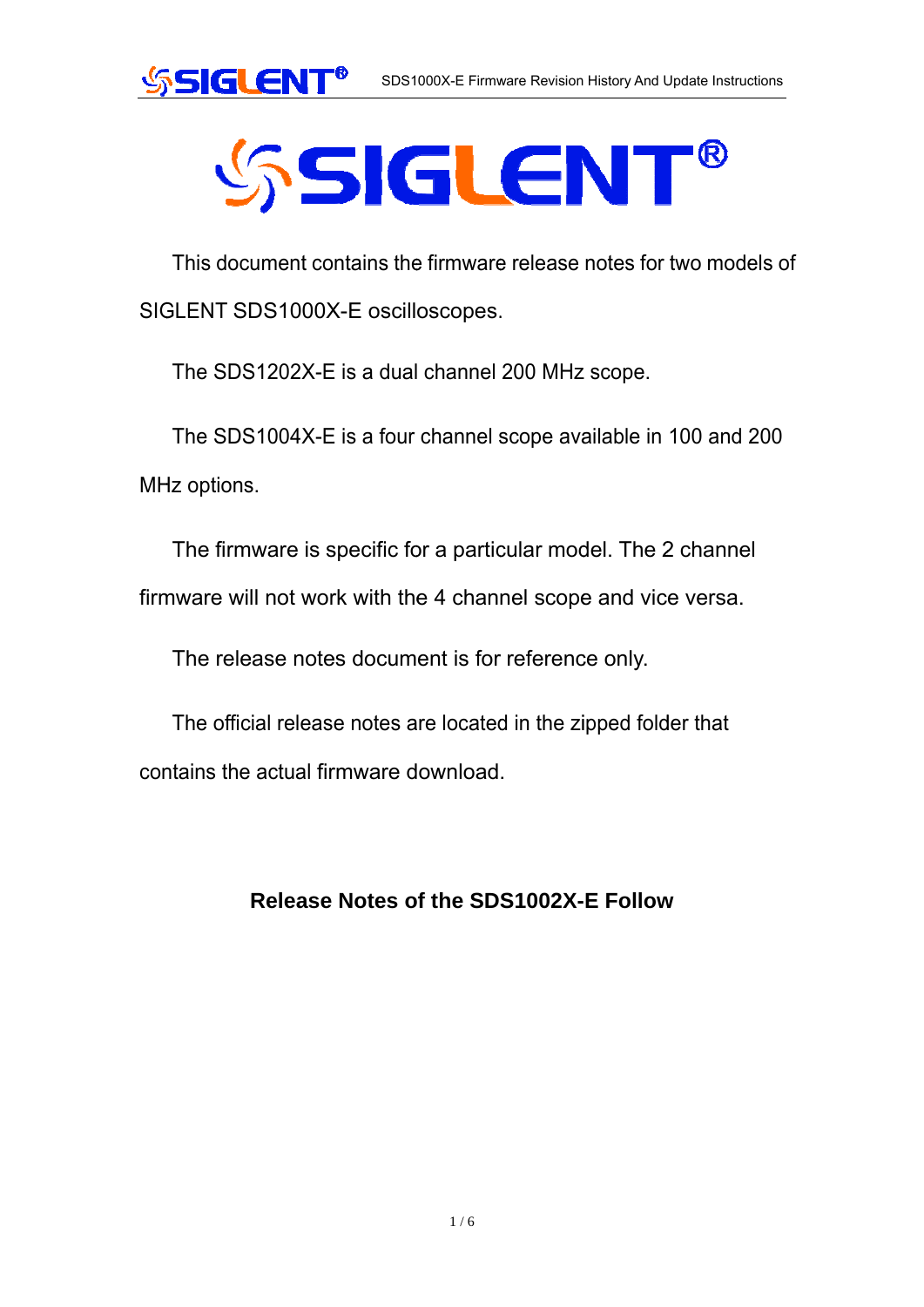

## **Revision History**

| <b>Date</b> | <b>Version</b> | <b>Revision</b>                                                      |
|-------------|----------------|----------------------------------------------------------------------|
|             |                |                                                                      |
| 2018/1/27   | 5.1.3.17R1     | 1.<br>Fixed bug: Sometimes Auto setup fails on probe                 |
|             |                | compensation output.                                                 |
| 2017/11/20  | 5.1.3.17       | 1.<br>Fixed bug: Corrected under-compensation from probe             |
|             |                | compensation waveform on 100 mV/div ranges.                          |
|             |                | 2.<br>Fixed bug: FFT horizontal frequency div is incorrect. The      |
|             |                | wrong sequence is shown: 5 Hz, 2 Hz, 1 Hz, 2 Hz, 5 Hz, 100           |
|             |                | mHz, 200 mHz.                                                        |
|             |                | 3.<br>Optimized translation for German and English menus and         |
|             |                | pop-up messages.                                                     |
|             |                | 4.<br>Fixed bug: The scope does not save the "limit range" of        |
|             |                | slope trigger while powered off.                                     |
|             |                | Fixed bug: The waveform disappears from the Zoom window<br>5.        |
|             |                | at the edge of screen with the timebase set to 500ns/div.            |
|             |                | 6.<br>Fixed bug: There is an issue with the Y cursor offset/scaling, |
|             |                | probe with x10 setting. The Y1/Y2 cursor values do not match         |
|             |                | the Y voltage division/offset of the selected input channel.         |
|             |                | Fixed bug: Track cursor source set to track the waveform in<br>7.    |
|             |                | the zoom window, but it tracks main window.                          |
| 2017/7/06   | 5.1.3.13       | 1.<br>Cursor values not correct if probe attenuation was not set to  |
|             |                | 1X.                                                                  |
|             |                | 2.<br>Removed channel input impedance of $50\Omega$ .                |
|             |                | 3.<br>Added extern load setting to FFT menu. If using an external    |
|             |                | load, amplitudes can be shown in dBm.                                |
|             |                | Repaired intermittent lock up after enabling decoding<br>4.          |
|             |                | function.                                                            |
|             |                | 5.<br>Optimized translation for German and English menus and pop     |
|             |                | messages.                                                            |
|             |                | 6.<br>Removed Option label from UI.                                  |
|             |                | Corrected cursor measurements for active Zoom with FFT.<br>7.        |
|             |                | 8.<br>Added telnet(port 5024) and open socket(port 5025) for LAN     |
|             |                | communication.                                                       |
|             |                | 9.<br>Fixed blank zoom bug. With both channels at 2 ms/div, 7        |
|             |                | Mpts, and a zoom of 500 ns/div, the zoom window would                |
|             |                | blank.                                                               |
|             |                | 10.<br>Fixed decode threshold levels for 10X probe attenuation       |
|             |                | selection.                                                           |
|             |                | Fixed average mode. After pressing [Run/Stop] to halt<br>11.         |
|             |                | acquisition, the display changed to the last waveform, rather        |
|             |                | than maintaining the averaged waveform.                              |
|             |                | 12.<br>Remain the final message for firmware update until rebooted.  |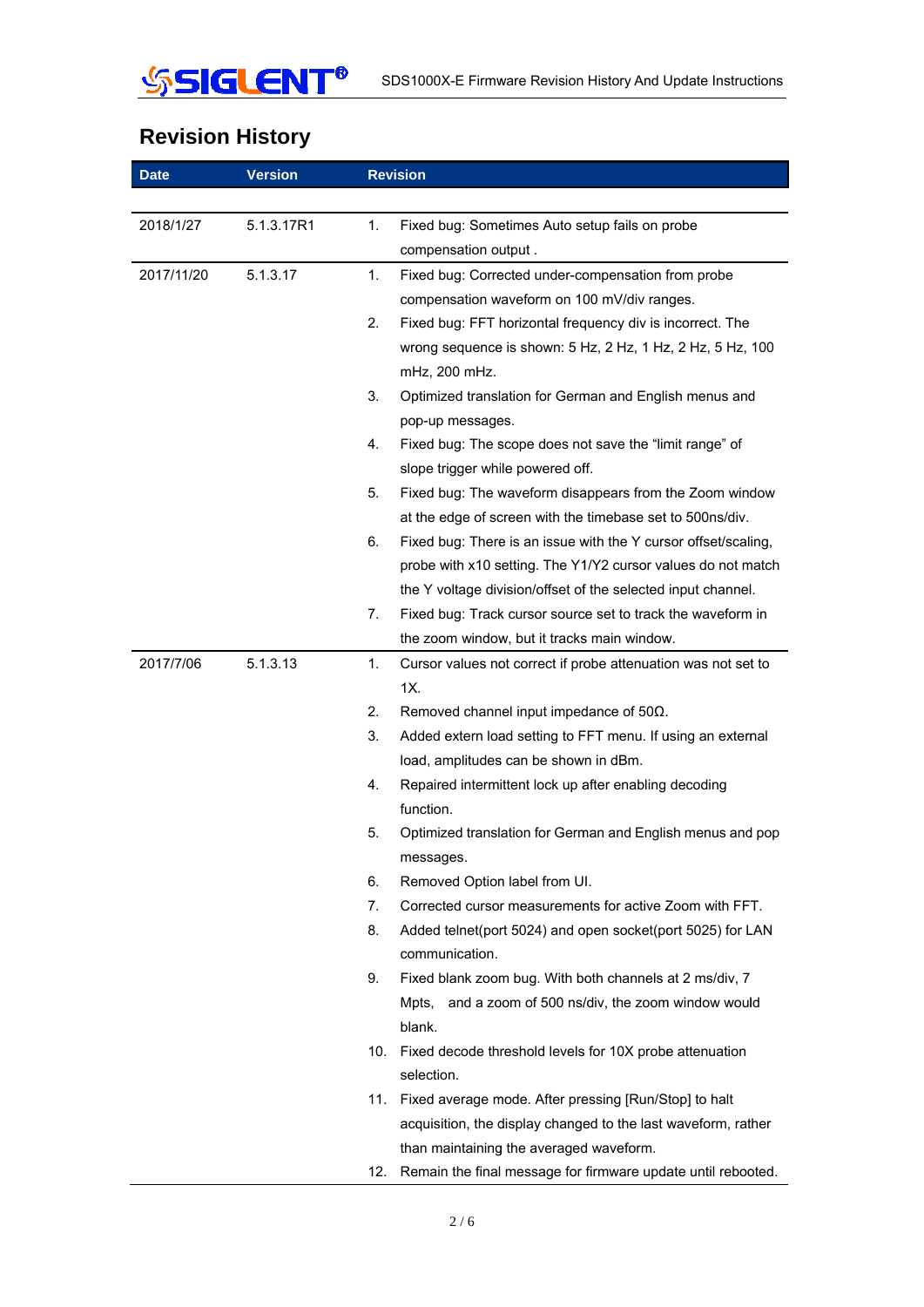

| <b>Date</b> | <b>Version</b> | <b>Revision</b>                                                       |  |
|-------------|----------------|-----------------------------------------------------------------------|--|
|             |                | 13. Fixed the issue with Chinese language setting after self-         |  |
|             |                | calibration.                                                          |  |
|             |                | Fixed the CAN source bug. If the source selected was CANH<br>14.      |  |
|             |                | or CANL, decode would not work correctly.                             |  |
|             |                | Decreased waveform jitter with active measurements or math<br>15.     |  |
|             |                | with horizontal delay out of the screen.                              |  |
|             |                | Added progress information while saving CSV files.<br>16.             |  |
|             |                | Fixed the Cycle RMS measurement does not update when<br>17.           |  |
|             |                | the input signal changes.                                             |  |
|             |                | Keep "Print" picture type in accordance with the type selected<br>18. |  |
|             |                | from "Save/Recall".                                                   |  |
|             |                | 19.<br>Fixed user file renaming of a previously saved file.           |  |
|             |                | 20.<br>Enabled decoding for time bases above 20ms/div.                |  |
|             |                | 21.<br>Disable menu if cursors, measurement and math is disabled.     |  |
|             |                | 22.<br>Finished updates to support EasyScopeX and Labview driver.     |  |
|             |                | 23.<br>Optimized channel self-calibration.                            |  |
| 2017/3/22   | 5.1.3.8        | Initial formal release.<br>1.                                         |  |

## **Compatibility between Versions**

| <b>Source</b><br><b>Version</b> | <b>Object</b><br>Version | <b>Compatibility</b> |
|---------------------------------|--------------------------|----------------------|
|                                 |                          |                      |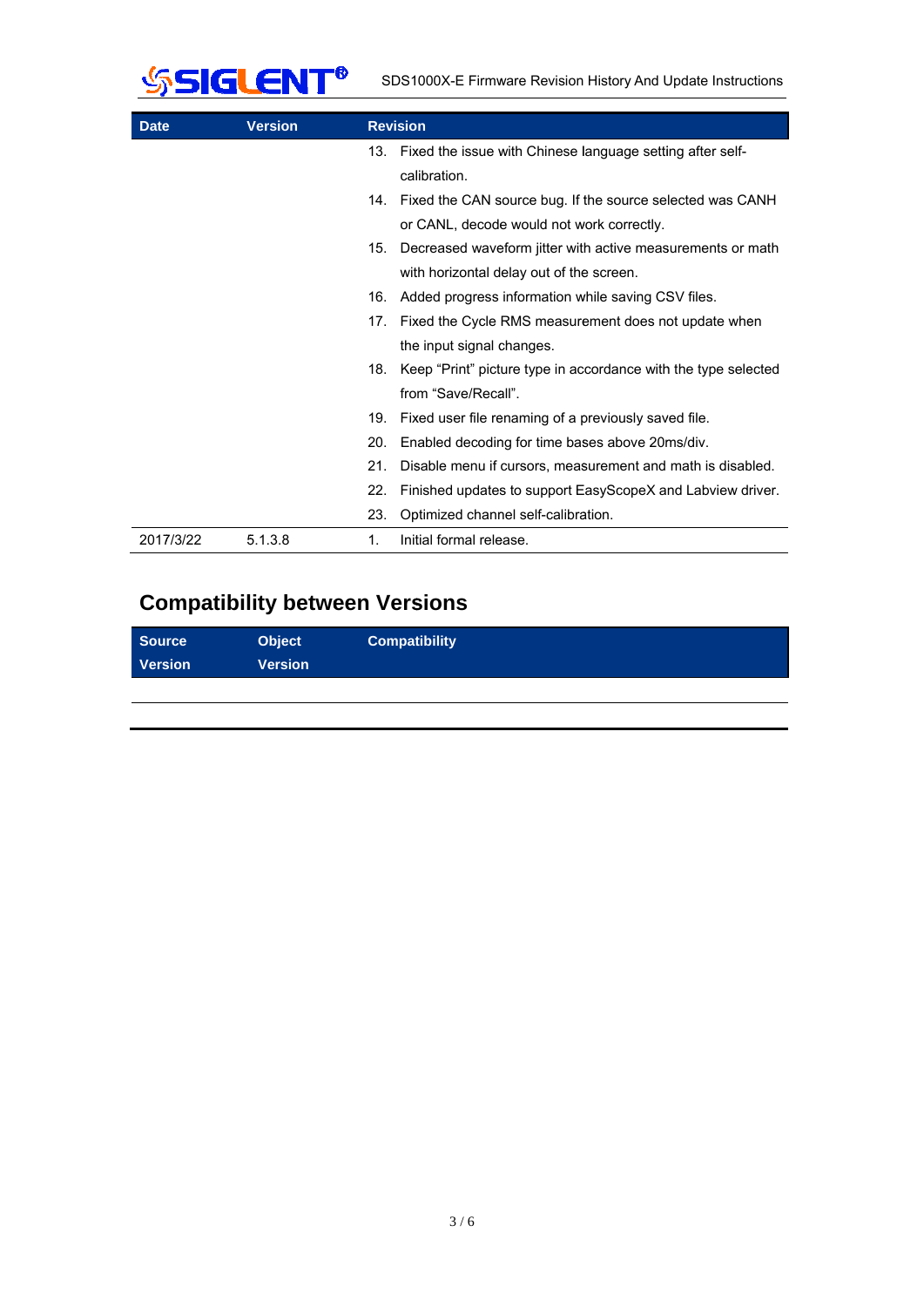

# **SSIGLENT®**

This document contains the firmware release notes for two models of SIGLENT SDS1000X-E oscilloscopes.

The SDS1202X-E is a dual channel 200 MHz scope.

The SDS1004X-E is a four channel scope available in 100 and 200 MHz options.

The firmware is specific for a particular model.

The 2 channel firmware will not work with the 4 channel scope and vice versa.

The release notes document is for reference only.

The official release notes are located in the zipped folder that contains the actual firmware download.

#### **Release Notes of the SDS1004X-E Follow**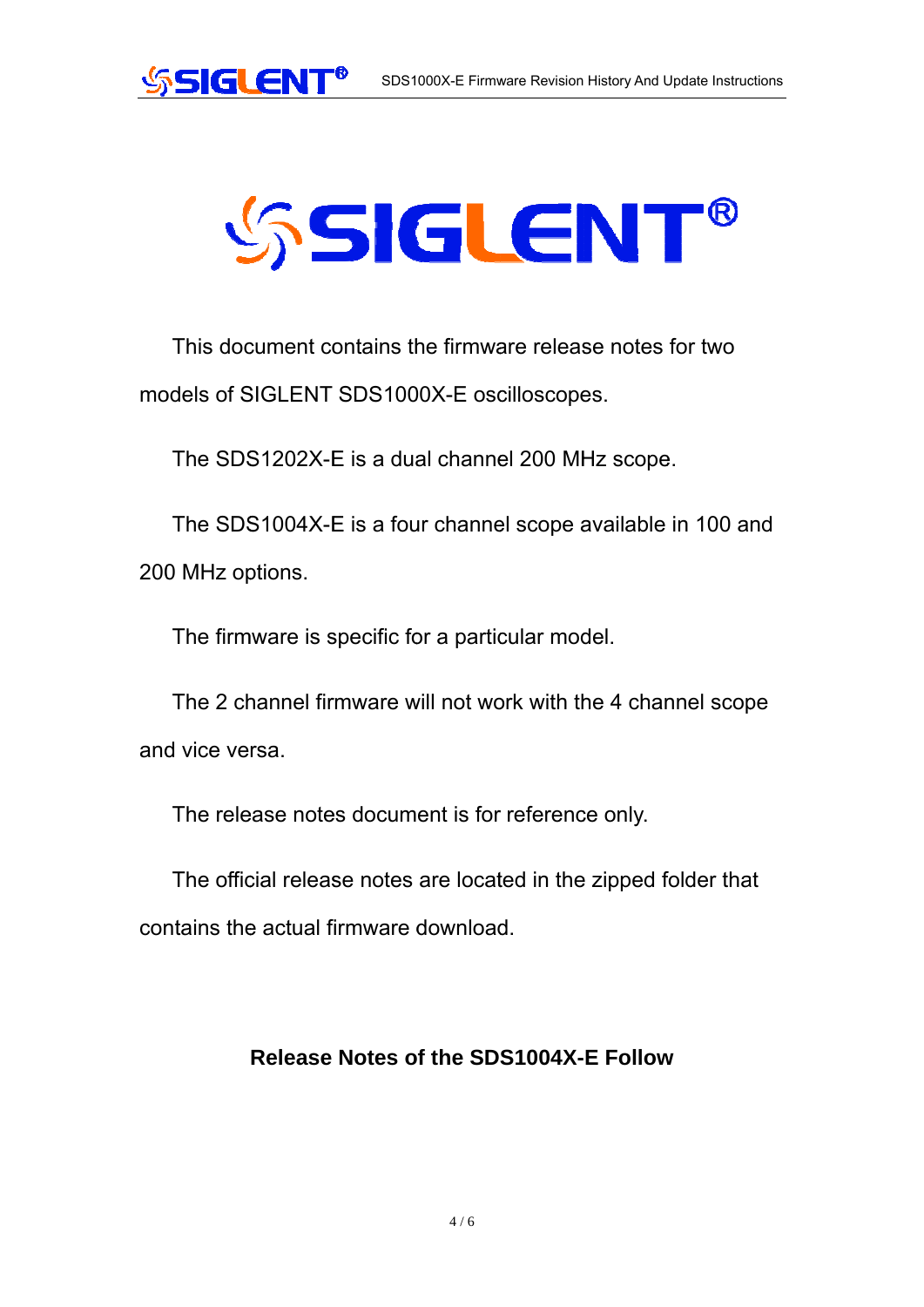

| <b>Date</b> | <b>Version</b> | <b>Revision</b>                                                                                                      |
|-------------|----------------|----------------------------------------------------------------------------------------------------------------------|
|             |                |                                                                                                                      |
| 2018/05/31  | 6.1.25R2       | 1.<br>Fixed the bug: Once the acquisition is stopped, the scope<br>often can't find search events in other channels. |
|             |                | 2.<br>Fixed the bug: In certain situations, the scope freezes when                                                   |
|             |                | the Auto Setup button is pressed.                                                                                    |
|             |                | 3.<br>Fixed the bug: The Pass/Fail mask is not correct at edge of                                                    |
|             |                | screen left and right.                                                                                               |
|             |                | Attenuation and invert indicator were added into the channel<br>4.                                                   |
|             |                | tab.                                                                                                                 |
|             |                | 5.<br>Any arbitrary probe factor from 1e-6 to 1e6 can be set by<br>universal knob.                                   |
|             |                | 6.<br>Got rid of suffix 'A' that stands for 'Acknowledge' from I2C<br>decode.                                        |
|             |                | 7.<br>Fixed the bug: The dedicated window for long I2C data                                                          |
|             |                | sometime lose data at right edge.                                                                                    |
|             |                | 8.<br>Fixed the bug: The decoder sometimes does not show any                                                         |
|             |                | info.                                                                                                                |
|             |                | 9.<br>Fixed the bug: After updating to the last firmware and OS                                                      |
|             |                | version, the remote panel/control interface can no longer be                                                         |
|             |                | connected.                                                                                                           |
|             |                |                                                                                                                      |
| 2018/05/02  | 6.1.25R1       | 1.<br>Increased XY mode wave fresh speed.                                                                            |
|             |                | 2.<br>Changed the displayed system information screen. From                                                          |
|             |                | ADS version of 6.1.25R1, the info screen now shows 5                                                                 |
|             |                | sections of software versions, including the OS version ID.                                                          |
|             |                | 3.<br>Optimized remote webpage screen update rate. Requires                                                          |
|             |                | both OS and ADS update which are located on the SIGLENT                                                              |
|             |                | product webpage.<br>4.<br>Add virtual control panel for PC and mobile terminals.                                     |
|             |                | Added SCPI commands for Math waveforms (except FFT)<br>5.                                                            |
|             |                | and digital channel waveforms (ADS version of SLA1016                                                                |
|             |                | should be $> 8.1.9$ ).                                                                                               |
|             |                | 6.<br>See the SIGLENT product webpage for software updates.                                                          |
|             |                | 7.<br>Added Digital Channel cursor support.                                                                          |
|             |                | 8.<br>Optimized accuracy of horizontal measurement, especially                                                       |
|             |                | when there are only a few samples in very small timebase.                                                            |
|             |                | 9.<br>The 'Link to Trigger'menu modified to 'Copy setting'.                                                          |
|             |                | 10.<br>Added ability to disable one direction of the full duplex                                                     |
|             |                | encoders.                                                                                                            |
|             |                | 11.<br>Fixed the bug related to displaying long IC2 decoded packets.                                                 |
|             |                | 12.<br>Fixed the bug: SDS1004X-E webpage update would                                                                |